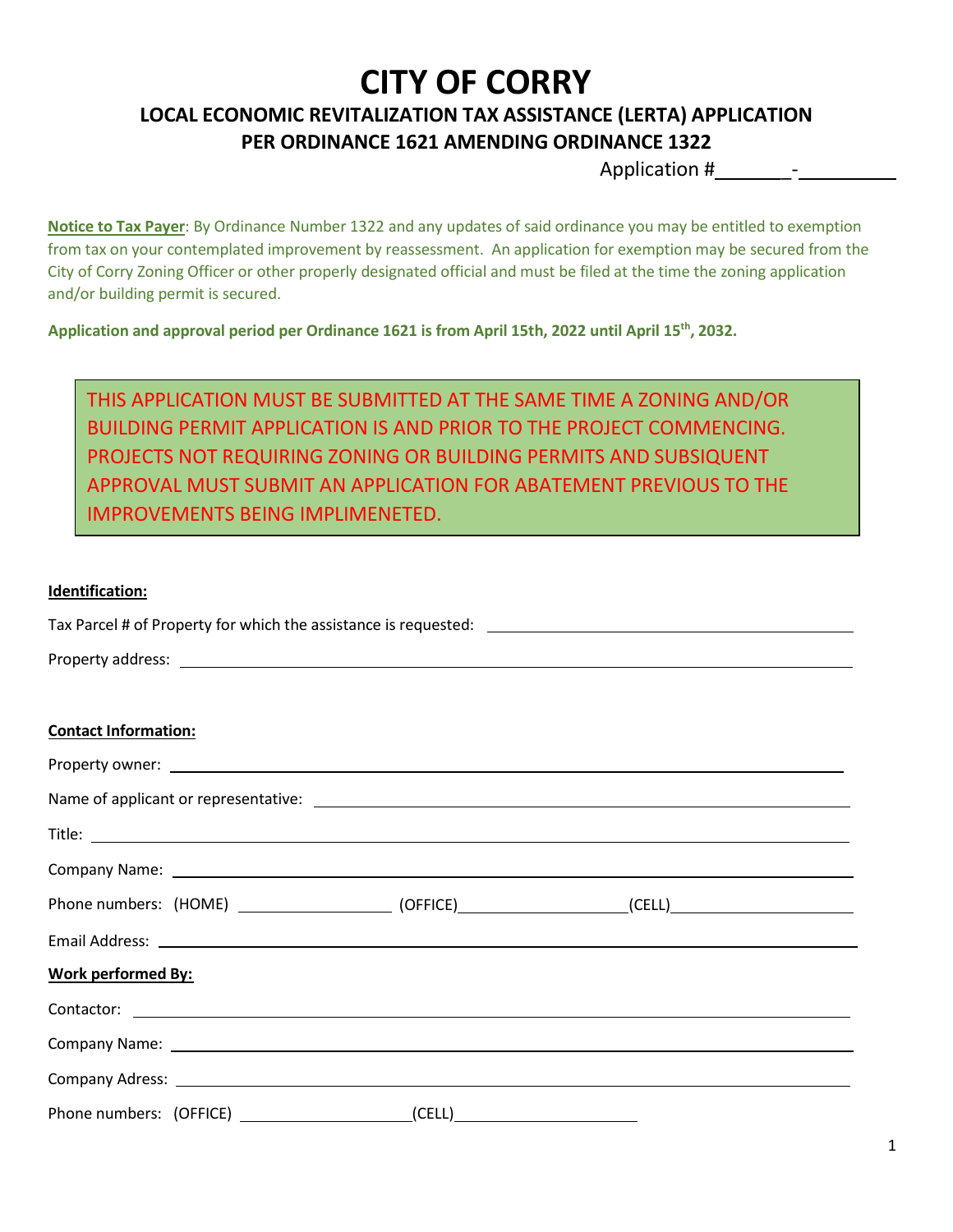#### **LOCAL ECONOMIC REVITALIZATION TAX ASSISTANCE (LERTA) APPLICATION PER ORDINANCE 1621 AMENDING ORDINANCE 1322**

Application # \_-

| Email Address: 1988 and 2008 and 2008 and 2008 and 2008 and 2008 and 2008 and 2008 and 2008 and 200 |                                                                                                                                                                                                                                                                                                                                                                                    |
|-----------------------------------------------------------------------------------------------------|------------------------------------------------------------------------------------------------------------------------------------------------------------------------------------------------------------------------------------------------------------------------------------------------------------------------------------------------------------------------------------|
|                                                                                                     |                                                                                                                                                                                                                                                                                                                                                                                    |
| <b>EXEMPTION INFORMATION:</b>                                                                       |                                                                                                                                                                                                                                                                                                                                                                                    |
|                                                                                                     |                                                                                                                                                                                                                                                                                                                                                                                    |
|                                                                                                     | 2. Description of building improvement being proposed for abatement (attach any available information including plans,                                                                                                                                                                                                                                                             |
|                                                                                                     |                                                                                                                                                                                                                                                                                                                                                                                    |
|                                                                                                     | 3. Cost of improvement (must attach a Contractors estimate or itemized material estimate if performing the work                                                                                                                                                                                                                                                                    |
|                                                                                                     | 4. Amount of the implemented improvement value the applicant is requesting to exempt pursuant to the ordinance:                                                                                                                                                                                                                                                                    |
|                                                                                                     |                                                                                                                                                                                                                                                                                                                                                                                    |
|                                                                                                     |                                                                                                                                                                                                                                                                                                                                                                                    |
| applicable) and LERTA application must be submitted to remain eligible for abatement)               | (note: if work is not started within 1 year of the zoning application approval a new updated zoning application(if                                                                                                                                                                                                                                                                 |
|                                                                                                     | 7. List all owners of the property applied for as well as any association with a legal partnership including any LLC, INC,                                                                                                                                                                                                                                                         |
|                                                                                                     |                                                                                                                                                                                                                                                                                                                                                                                    |
| separately if listed as such.                                                                       | 8. List of all properties which are owned individually or in a partnership listed above. The listed properties should include<br>all associated property in Erie County, Corry School District, and City of Corry. Must include the address, municipality,<br>tax parcel ID, and entity or individuals who legally own said property. This list can be attached to the application |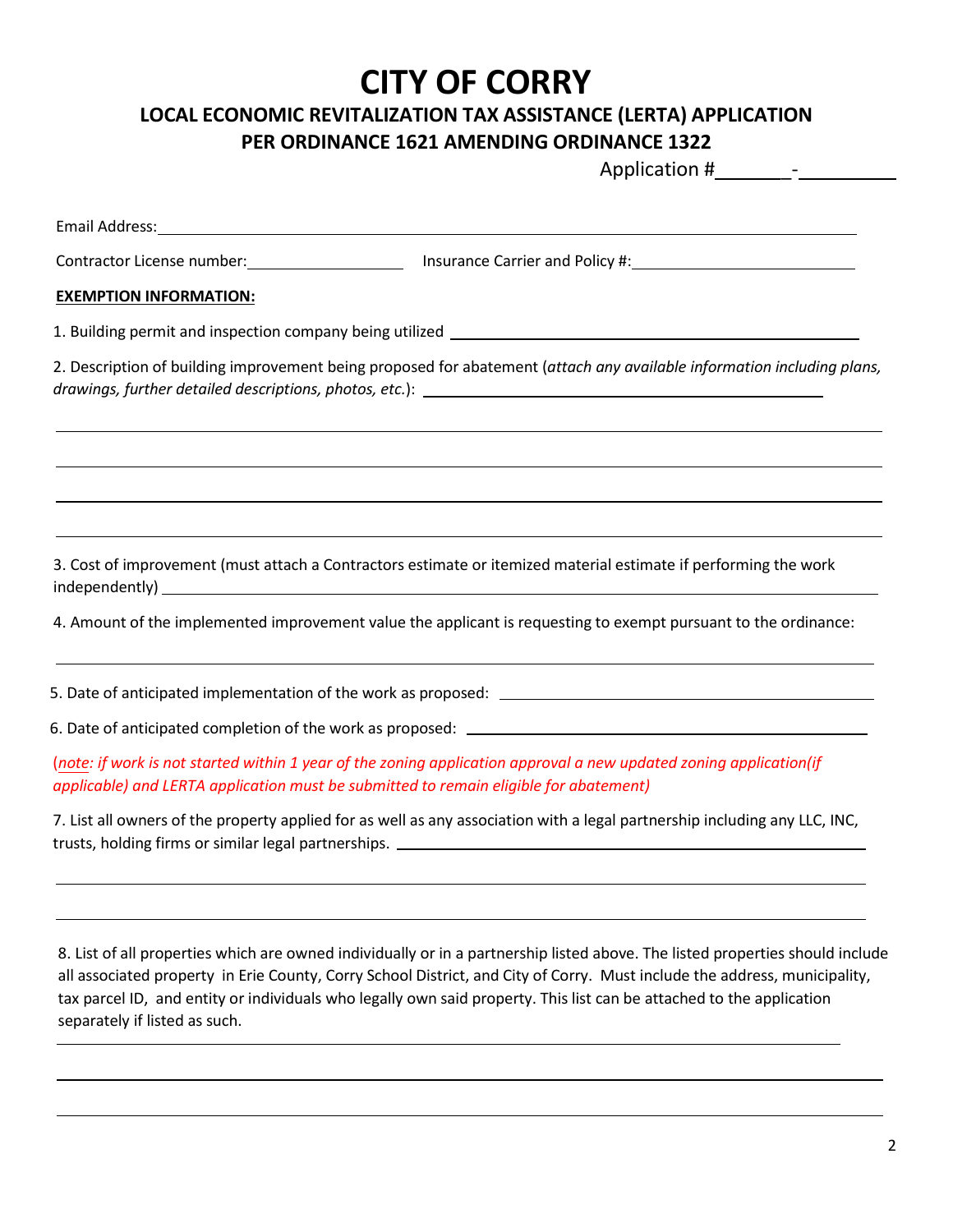#### **LOCAL ECONOMIC REVITALIZATION TAX ASSISTANCE (LERTA) APPLICATION PER ORDINANCE 1621 AMENDING ORDINANCE 1322**

Application #  $-$ 

9. Attach a notarized affidavit of compliance form: **Mandatory for application to be considered for approval**

I acknowledge that upon completion of the above described improvements, it is my duty to notify the Municipal Building Inspector and/or firm as well as the Erie County Tax Assessment Office. Failure to do so will affect eligibility for tax abatement. I additionally acknowledge any information found to be false in relation to this application and affidavit of compliance shall affect eligibility of this project to receive benefits and abatements allowed for in relation to Ordinance 1322 and 1621 any of its updates and amendments and the LERTA program as a whole. By signing, I confirm the information supplied is true and correct.

|                                                                                  | <b>Official Use Only</b>                       |
|----------------------------------------------------------------------------------|------------------------------------------------|
| Date Received: _________________________                                         | Received By: _________________________________ |
|                                                                                  | Building Permit: ____________________________  |
|                                                                                  |                                                |
|                                                                                  |                                                |
|                                                                                  |                                                |
|                                                                                  |                                                |
| Corry School District acknowledgement of receipt:_______________________________ |                                                |
| Confirmation sent to Erie County Assessment office:                              | Date:                                          |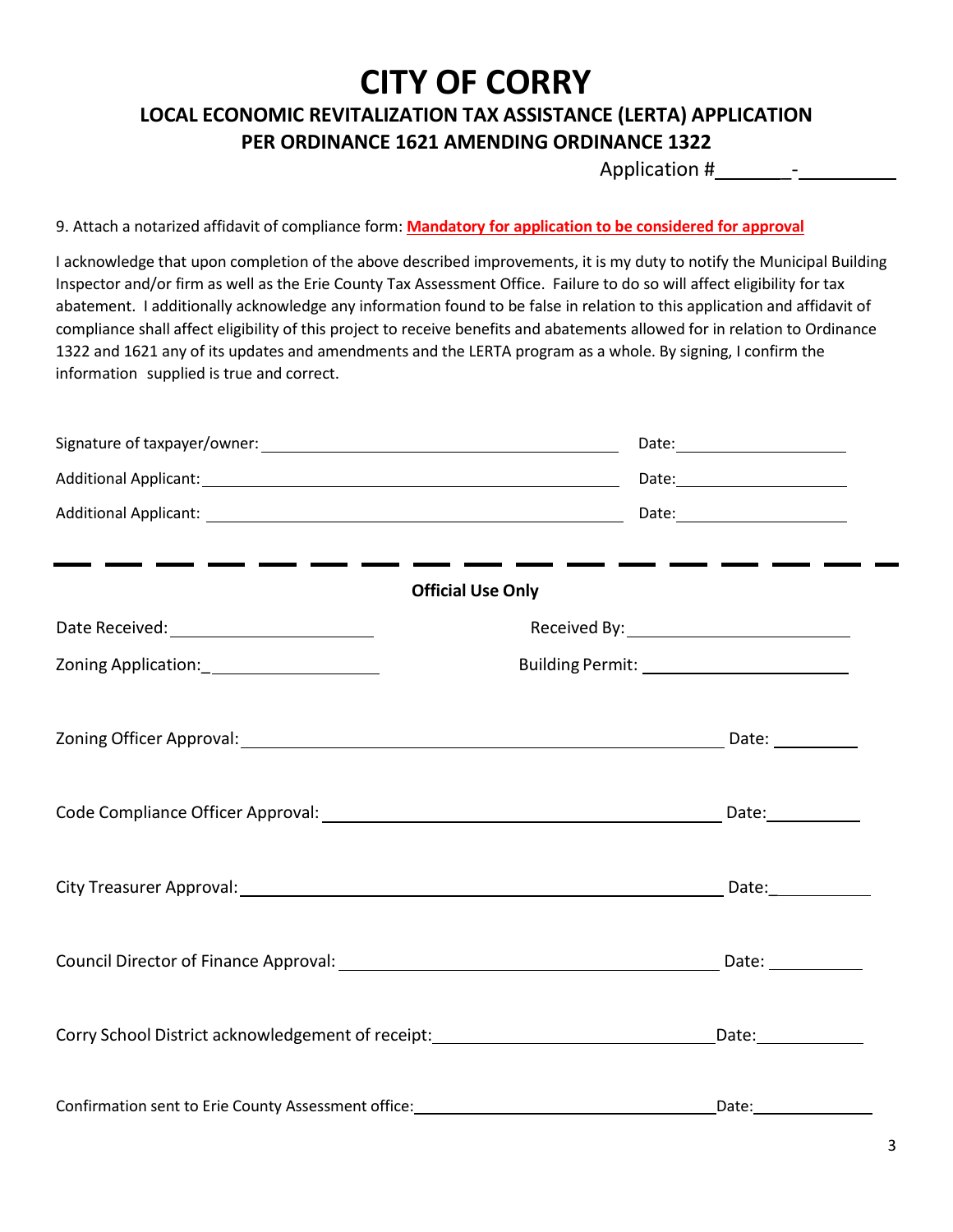### **LOCAL ECONOMIC REVITALIZATION TAX ASSISTANCE (LERTA) APPLICATION PER ORDINANCE 1621 AMENDING ORDINANCE 1322**

Application #  $-$ 

### **GENERAL AFFIDAVIT OF COMPLIANCE FOR ORDINANCE 1322/1621 ELIGIBILITY**

State of Pennsylvania

City of Corry

\_, who Personally came and appeared before me, the undersigned Notary, within named is a resident of **County, State of County, State of County**, and makes this his/her statement and General Affidavit upon oath and affirmation to belief and personal knowledge that the following matters, facts, and things set forth are true and correct to the best of his/her knowledge:

Per City of Corry Ordinance 1322 and 1621:

In order to remain eligible for approval and exemption through this ordinance the applicant must be in good standing with Erie County, the City of Corry, and the Corry School District. The applicant must be compliant to all zoning, planning, and property maintenance statutes and ordinances in place at the time of application with all properties contained within the applicable taxing bodies. The applicant must be up to date with all County, City, and School District property taxes for all property owned within Erie County. (Note: Current is defined as up to date with all due taxation payments with the exception of taxation due within the same calendar year as the application. Any funds owed to the taxing body(ies) from the previous taxing year shall be considered delinquent and non-compliant.)

Properties shall be considered in compliance with the Property Maintenance Code based on review by the Code Compliance Department and said department finding no current violation on record which would include but is not limited to: complaints under current investigation, quality of life tickets for which the issue has not been resolved and/or the ticket remains unpaid, citations for which the issue has not been resolved and/or the citation remains unpaid, or condemnation which remains in place.

The applicant shall include the individual or individuals who hold ownership of the property as well as any other entities which they are associated with in legal partnership including any LLC, INC, trusts, holding firms or similar legal partnerships. An applicant shall not be eligible to receive exemption per this ordinance if said applicant himself, or any of the entities which holds property of which they are a legal partner do not meet the requirements to receive exemption per this ordinance.

I have read the eligibility requirements as stated above and attest that all individuals or entities who or in partnership own said property being applied for are currently and intend to remain in good standing with Erie County, the City of Corry, and the Corry School District as described above. I also attest that I will list below all current circumstances which I have knowledge of which may violate this required compliance with any of the listed taxing bodies.